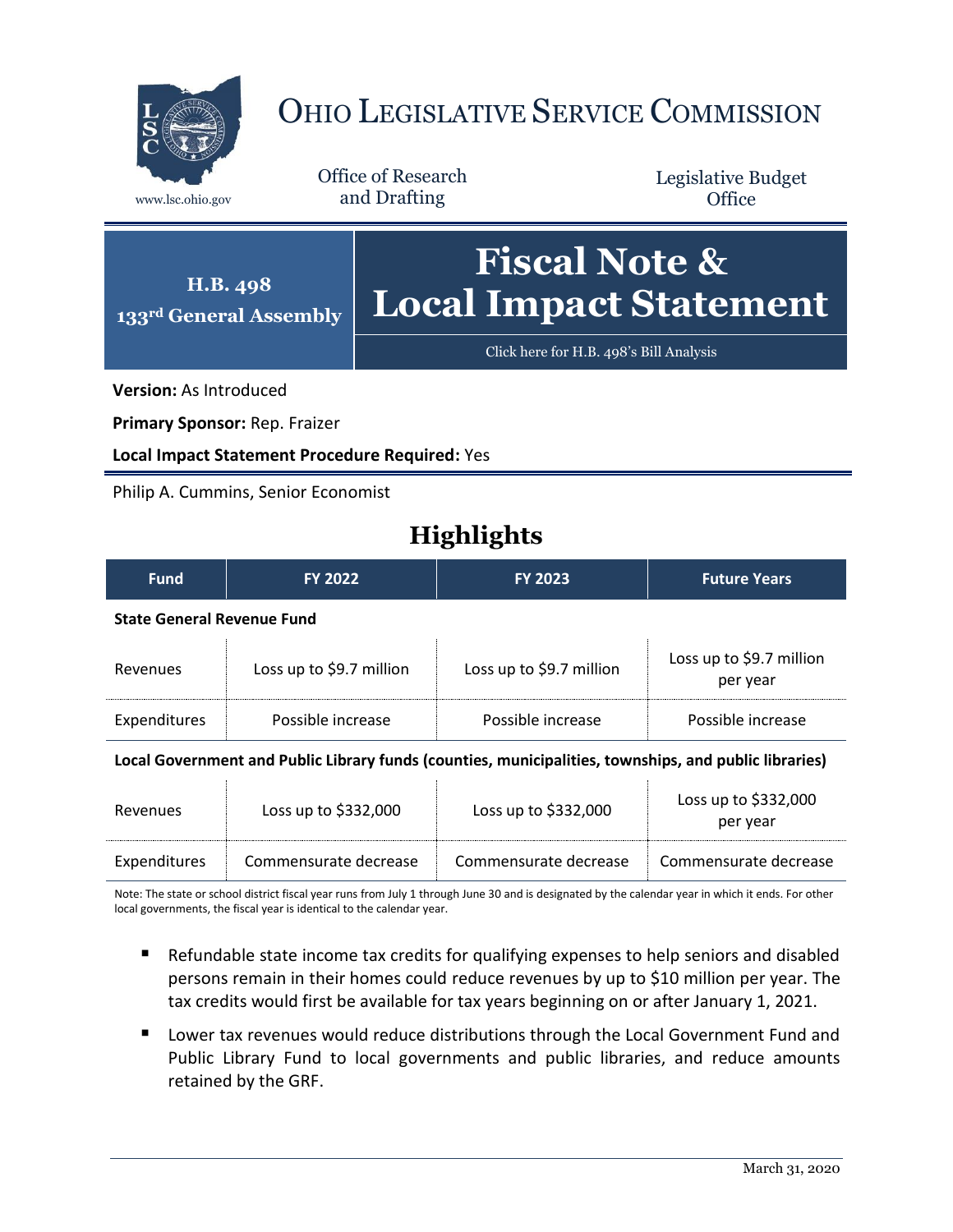**The Ohio Department of Aging will incur new operating costs to administer the tax** credit program. Factors affecting the cost would include how many qualifying taxpayers participate and how complex the applications are to review.

### **Detailed Analysis**

The bill would allow qualifying taxpayers to claim refundable state income tax credits for disability-related home expenses to help them stay in their homes rather than relocating to assisted living facilities. To qualify, a taxpayer or the taxpayer's spouse or dependent must be either older than 59 years of age or permanently disabled. Disability-related home expenses are costs to facilitate activities of daily living and to increase the time that the taxpayer, spouse, or dependent can stay in the residence before needing assisted living. $1$  Refundable expenses include modifications to the home to improve accessibility and provide universal visitability as specified in Ohio Department of Aging (ODA) guidelines, including but not limited to the cost of installation of wheelchair ramps, bathtub bars, and zero-step entrances, and costs for personal care and assistive technology.

ODA would be responsible for establishing guidelines and administering credits, including prescribing the form of application to be submitted by taxpayers and approving applications. The cost of each credit would equal the cost of disability-related home expenses, up to a maximum of \$5,000 per taxpayer. ODA would ensure that total credits per calendar year would not exceed \$10 million, that no taxpayer is approved for a credit who had previously been approved, and that approved transactions do not include any between family members or between a pass-through entity and someone with an ownership interest in the entity.

Assuming that a large number of qualifying taxpayers will apply for the credit, ODA could incur significant costs to verify eligibility, ensure that the claimed expenses comply with guidelines, and otherwise administer the program. The costs could include hiring additional employees or potentially contracting with outside entities to manage the application process. The Department might by rule charge qualifying taxpayers an application fee; this is not addressed in the bill. If so, the fee could offset some of the administrative cost. The Department of Taxation may also incur costs for a new income tax credit program.

A reduction in state income tax revenue, as with other GRF taxes, would reduce distributions to each of the Local Government Fund (LGF, Fund 7069) and the Public Library Fund (PLF, Fund 7065) by 1.66% of the revenue reduction under codified law. During the FY 2020-FY 2021 biennium, distributions to these funds are increased, to 1.68% to the LGF and to 1.70% to the PLF under provisions of H.B. 166 of the 133<sup>rd</sup> General Assembly. The bill specifies that the program would apply starting in tax year 2021, hence would be unlikely to reduce GRF revenue or alter distributions to the LGF or PLF until FY 2022.

### **Potential indirect fiscal effects**

An indirect effect of the bill may be a reduction in GRF spending on Medicaid, thereby partially offsetting the revenue loss. The magnitude of any such savings appears indeterminate. Not all taxpayers claiming the credit would have nursing home or assisted living stays paid by

 $\overline{a}$ 

 $<sup>1</sup>$  Activities of daily living include eating, toileting, transferring, bathing, dressing, and continence.</sup>